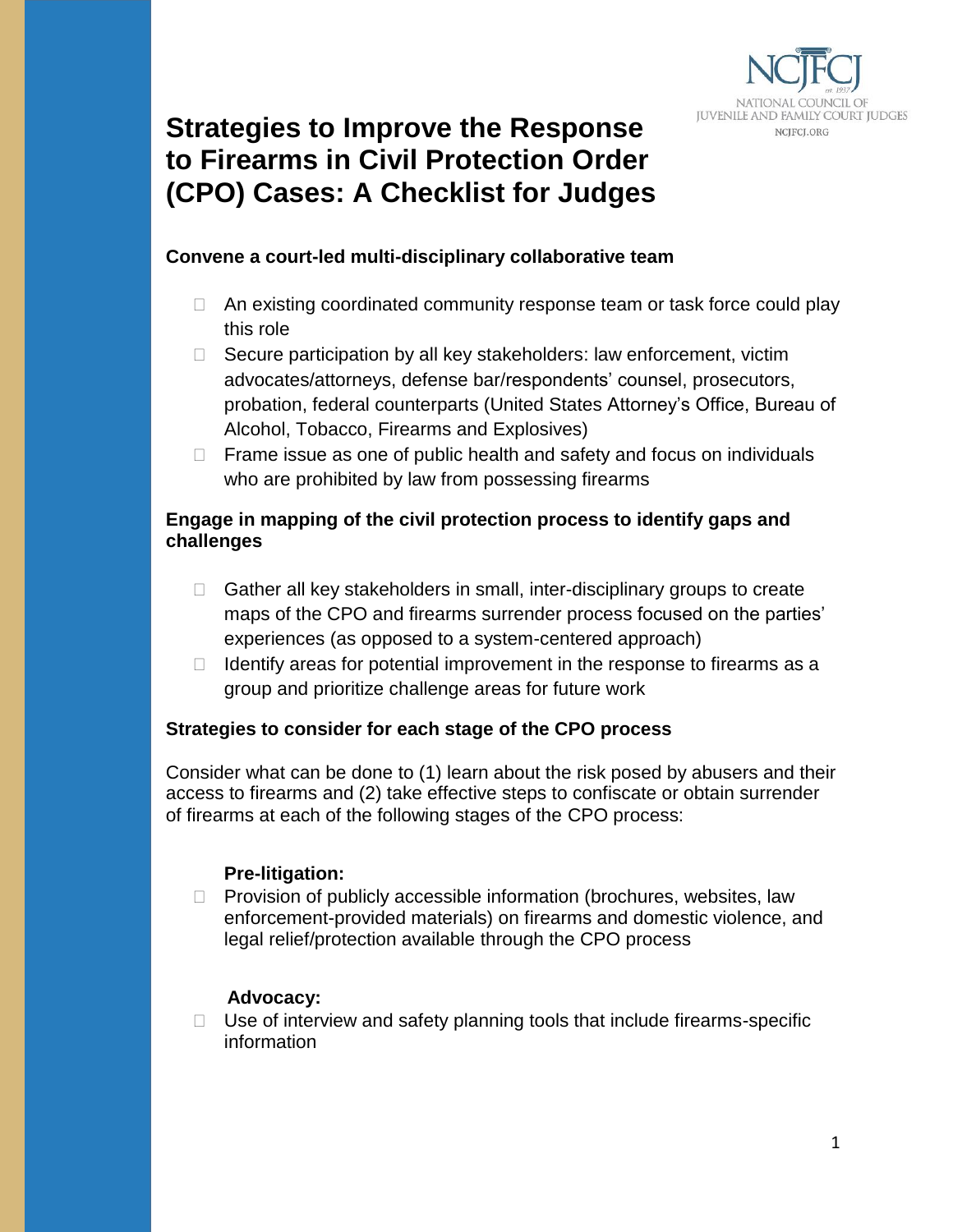## **Information provided to and gathered by the court:**

- $\Box$  Petitions/supplementary forms with firearms-specific questions
- $\Box$  Respondent affidavits
- D Police reports
- $\Box$  Lethality screens
- □ Court records
- $\Box$  Criminal history
- □ Firearms licenses/permits

#### **Issuance of clear orders regarding firearms:**

- $\Box$  Provision of specific information regarding firearms to be surrendered, including deadlines and where/how to surrender
- $\Box$  Instructions for protected persons regarding enforcement options (e.g., calling law enforcement, filing for contempt)
- $\Box$  Direction to enter orders into state and federal databases

## **Service of process:**

- $\Box$  Creation of service packets that include information regarding lethality and firearms access, derived from interviews with victims and other sources
- $\Box$  Prioritization of high-risk cases, including those involving firearms access by respondent
- $\Box$  Implementation and development of protocols that require steps to be taken regarding firearms upon service and that describe the authority of serving officers to search for and seize weapons
- $\Box$  Documentation requirements regarding firearms during service
- □ Notification of victims regarding results of service and firearms surrender
- $\Box$  Notification of persons required to surrender firearms of legal requirements, penalty for failure to comply, and mechanism for return

## **Compliance monitoring and response to violations:**

- $\Box$  Firearm surrender program developed collaboratively with all key stakeholders: courts, law enforcement, prosecutors, victim advocates, public defenders/respondents' counsel, probation officers, etc.
- $\Box$  Mechanism for court to learn whether respondents surrendered firearms (direct communication between law enforcement agency receiving firearms and court, affidavit/certification filed with receipt by respondent, etc.)